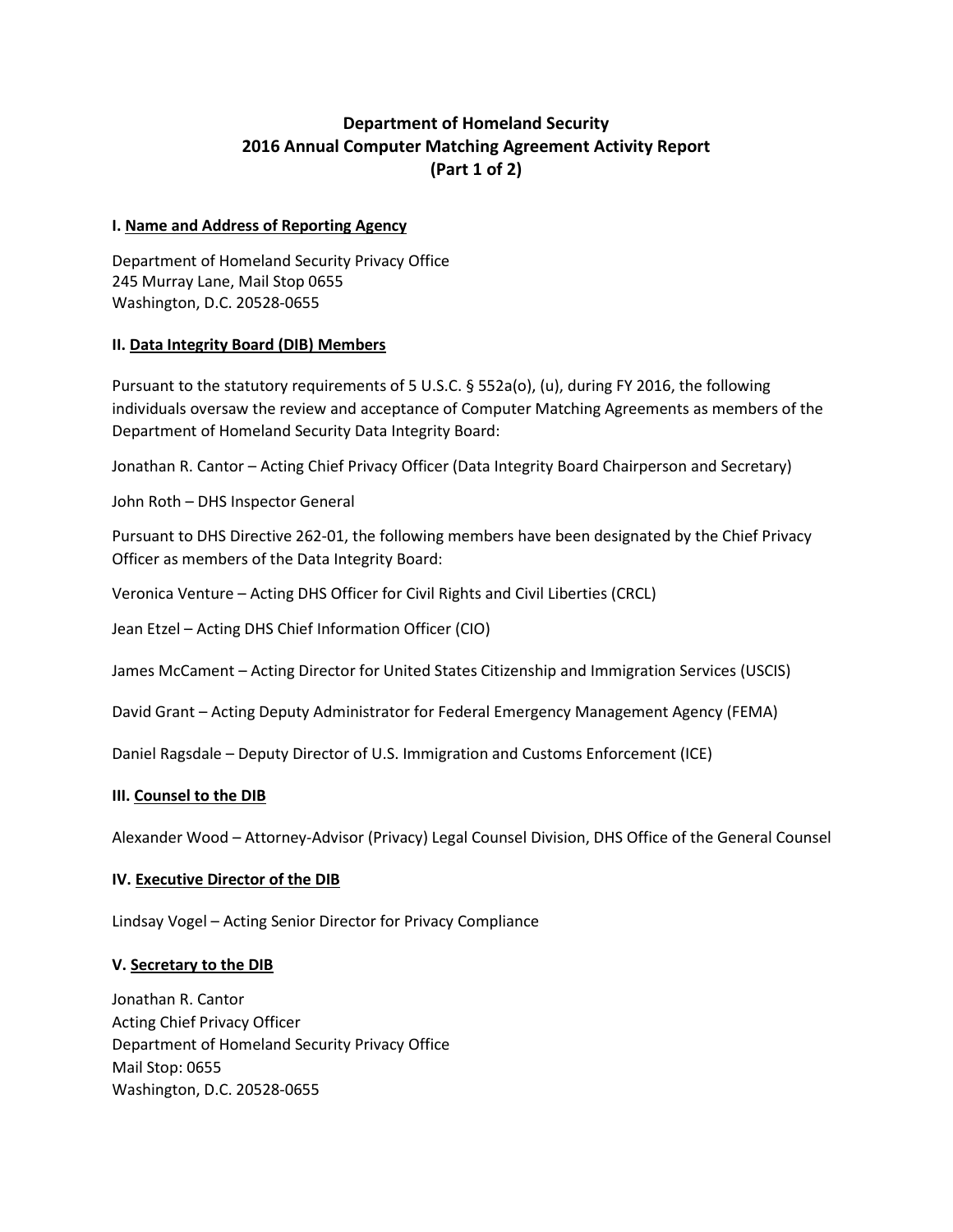Telephone: (202) 343-1717 Fax: (202) 343-4010 Email: [jonathan.cantor@hq.dhs.gov](mailto:jonathan.cantor@hq.dhs.gov)

### **VI. Explanation of Changes in Board Membership or Structure**

Since the last year, the DIB's membership has changed, but the organizational structure remains the same.

1) Jonathan Cantor replaced Karen Neuman as Chief Privacy Officer, and Chairperson and Secretary of the Data Integrity Board in July 2016.

2) Lindsay Vogel replaced Debra Danisek as Acting Director of Privacy Compliance and Executive Director of the DIB in July 2016.

3) Amber Smith replaced Lyn Rahilly as an assisting member of ICE on the DIB in July 2016.

4) Luke J. McCormack participated as the CIO DIB Member in 2016. He is no longer with DHS.

5) Joseph Nimmich participated as the FEMA DIB Member in 2016. He is no longer with FEMA.

6) Megan H. Mack participated as the CRCL DIB Member in 2016. She is no longer with DHS.

7) Lori Scialabba participated as the USCIS DIB Member in 2016. She is no longer with DHS.

#### **VII. Rejected Agreements**

None.

#### **VIII. Violations**

None.

# **IX. Cost Benefit Requirements**

A. The Process:

The DHS DIB is very involved with all aspects of the Computer Matching Agreement (CMA) and Cost Benefit Analysis (CBA) approval process. The DIB analyzes key elements of the CBA to provide more assurance that the DHS CMAs are a cost effective use of resources.

The DHS DIB requires a favorable cost-benefit ratio for all approved matches. The DHS DIB identifies and estimate the avoidance of future improper payments and identifies an estimate of the recovery of improper payments and debts.

Benefits analyzed include the collection of money owed to an agency, reduction in paperwork, and personnel-hours saved via process automation. Costs analyzed include personnel costs (such as salary or fringe benefits and additional staff time dedicated to the matching program), and computer costs (such as the cost of maintaining and using computers for the matching program).

Each CMA and associated CBA is distributed electronically to all DIB members who review and submit any questions or concerns, before finally submitting their vote. All votes and associated questions or concerns are stored with all drafts of each CMA for future verification. Each CMA goes